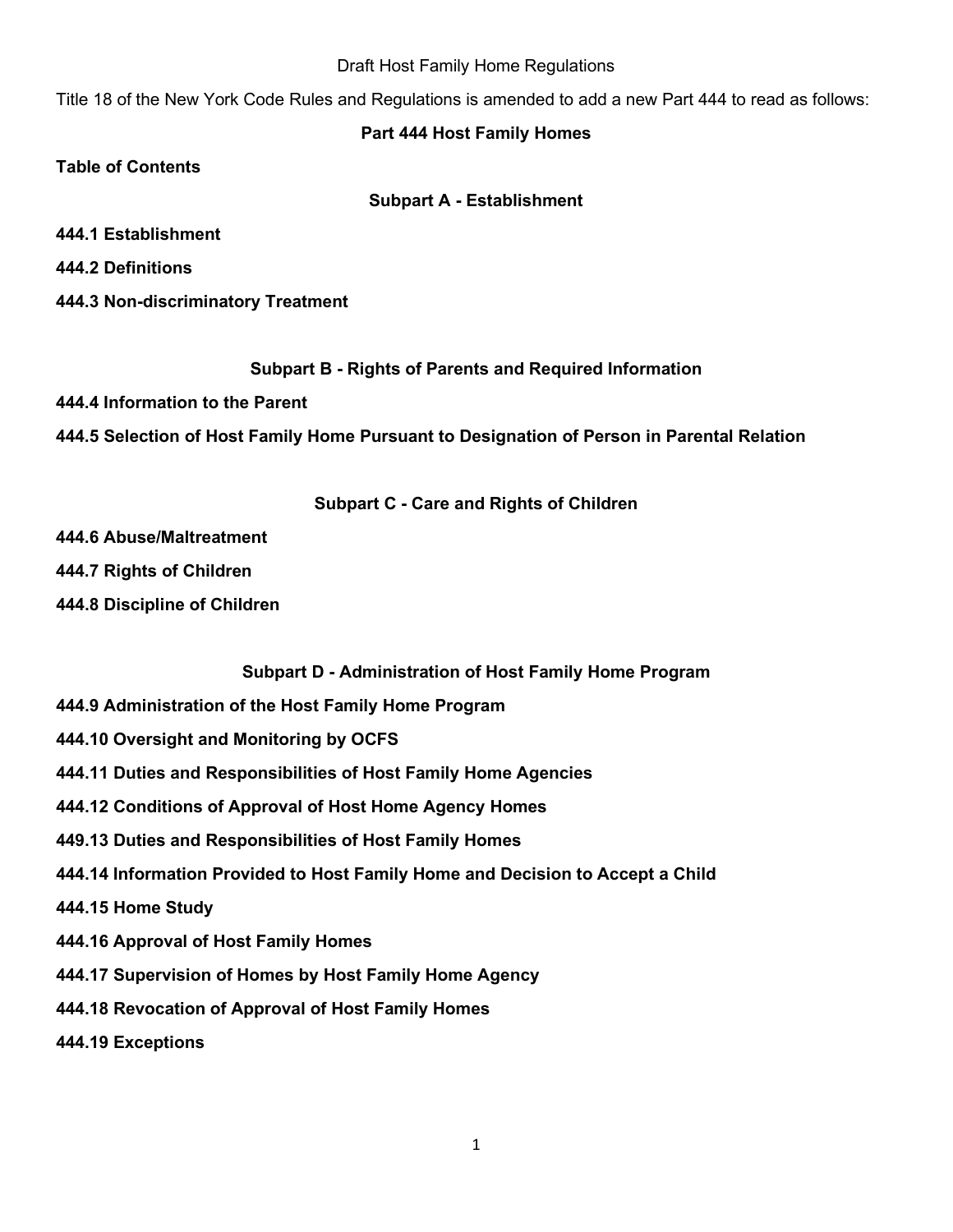## **Subpart A – Establishment of Host Family Homes**

### **§ 444.1 Establishment**

There is hereby established a host family home program to be approved and supervised by the New York State Office of Children and Family Services (OCFS). Such program shall be governed by the provisions of this Part.

### **§ 444.2 Definitions**

- *(a) Parent* means a birth parent, or an adoptive parent with legal custody of the child who is considering entering into a designation of person in parental relation. In the event that both parents are considering entering into a designation of person in parental relation, the provisions of this part shall apply to both of them.
- (b) *Child receiving host family care* means a person under the age of 18 who remains in the legal custody of their parent(s)/guardian and is not in the care and custody or custody and guardianship of the commissioner of a local department of social services, a voluntary authorized agency, including a host family agency or OCFS. For purposes of this Part, the term "child" shall also include children if there is more than one child to receive host family home care.
- (c) *Host family home agency*, which for purposes of this Part shall be referred to as *Agency*, means an authorized agency, as defined in paragraph (a) subdivision 10 of section 371 of the Social Services Law, which: (i) has the specific corporate power or is empowered by law to place out a child in a host family home for the purpose of providing care, and (ii) such care is provided upon the approval and consent of the child's parent(s), and (iii) such care is temporary based on a duly executed designation of "person in parental relation" in accordance with Title 15-A of Article 5 of the General Obligations Law. Such corporate authority must be approved by OCFS as required by Social Services Law 460-a before an agency may file with the New York State Department of State. A host family home agency may also provide additional services to families, including, but not necessarily limited to, arranging for parents and children to be cared for together in a host family home, and services to assist a family in need of day-to-day community-based support by peers.
- *(d) Host family care* means the temporary care of a parent and a child in an approved host family home or a child in an approved host family home identified by a host family home agency following the execution of a designation of a "person in parental relation" by the child's parent authorizing such care in an informed way with the designated host family home in accordance with Title 15-A of Article 5 of the General Obligations Law and the provisions of this Part.
- (e) *Host family home* means a residence owned, leased, or otherwise under the control of either a person over the age of 21 or family who is an approved volunteer by an Agency.
- (f) *Host family home program* mean those supportive services provided to children and their families in accordance with the provisions of this Part for the purpose of: assisting a family in need of day-to-day community-based supports by peers, arranging for parents and children to be temporarily cared for together in a host family home, and/or temporarily supporting a family when a parent has determined that he/she is temporarily unable to care for their child and has knowingly made an informed agreement through a designation of a "person in parental relation" to allow a host family to care for his or her child as a way to avert the need for more formal child welfare intervention.
- (g) *Person in parental relation* pursuant to Title 15-A of Article 5 of the General Obligations Law.
- (h) *OCFS* means the New York State Office of Children and Family Services.

### **§444.3 Nondiscriminatory Treatment**

(a) An Agency providing a host family home program shall prohibit discrimination and harassment against prospective host family home applicants, host family home caregivers and the child or parents of a child seeking the services of or served by the Agency on the basis of race, creed, color, national origin, age, sex, sexual orientation, gender identity or expression, marital status, religion or disability, and shall take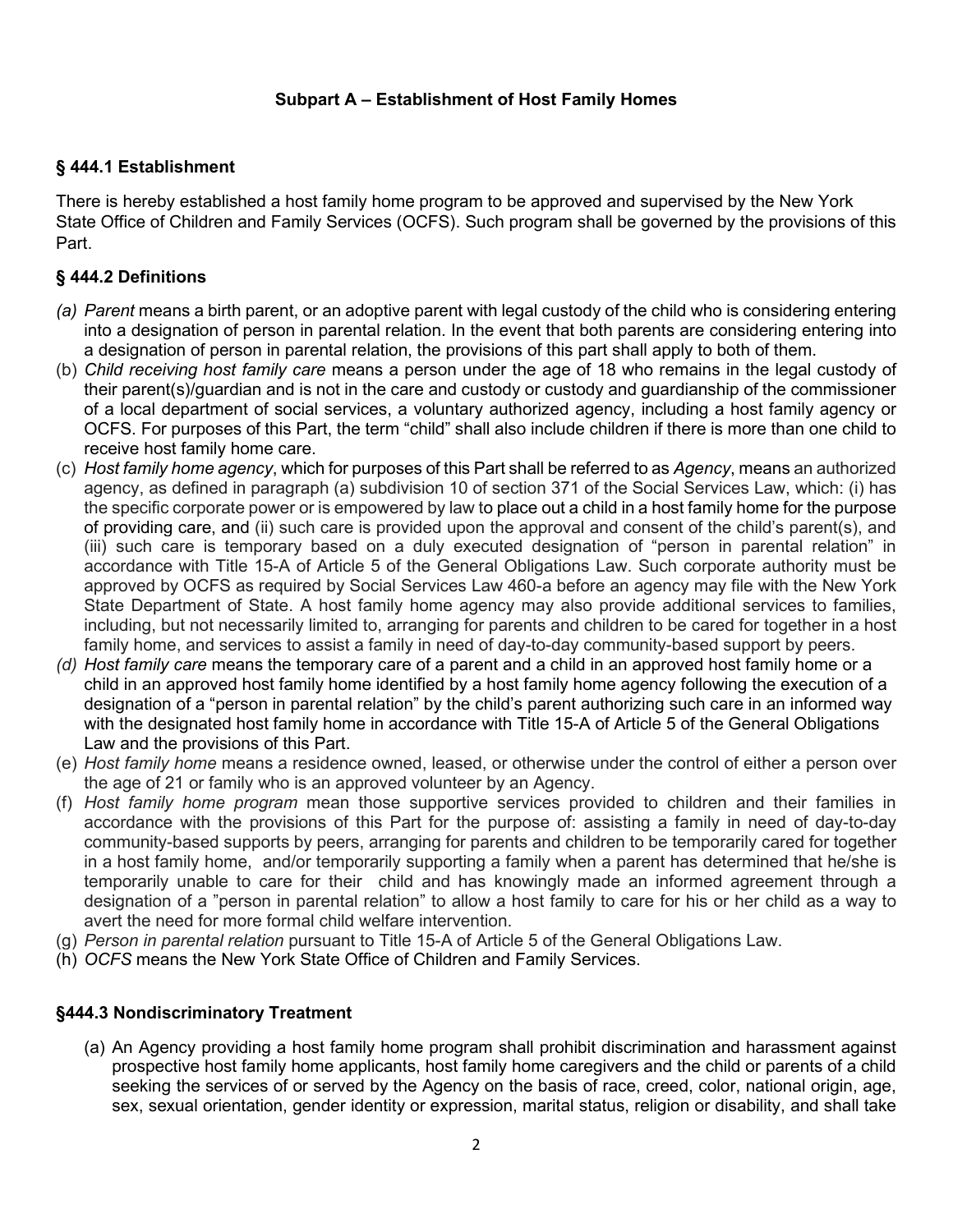reasonable steps to prevent such discrimination or harassment by staff and volunteers, promptly investigate incidents of discrimination and harassment, and take reasonable and appropriate corrective or disciplinary action when such incidents occur.

(b) For the purposes of this section, the term *gender identity or expression* means having or being perceived as having a gender identity, self-image, appearance, behavior or expression whether or not that gender identity, self-image, appearance, behavior or expression is different from that traditionally associated with the sex assigned to that person at birth. *Gender identity* refers to a person's internal sense of self as male, female, no gender or another gender, and *gender expression* refers to the manner in which a person expresses his or her gender through clothing, appearance, behavior, speech, or other means.

## **Subpart B – Rights of Parents and Required Information**

#### **§444.4 Information to the Parent**

- (a) When a parent requests the assistance of an Agency to identify an approved host family home to care for the parent with their child or for the parent's child the Agency must offer the parent possible care options comprised of approved host family homes, to the extent possible, located in the community in which the parent and child currently reside.
- (b) When identifying a potential host family home, the Agency must consider the proximity of the host family home to the parents of the child in order that the parent/child visitation plan may be carried out if the child is cared for in the home without the parent.
- (c) When identifying a potential initial or any subsequent host family home for a child, the Agency should take into consideration the child's existing educational setting and the proximity of such setting to the potential host family home.
- (d) The Agency must provide the parent with the following information regarding any host family home under consideration by the parent for the care of the parent's child pursuant to an execution of a person in parental designation form to enable the parent to make an informed decision whether to agree to the care of the child by the host family home identified by the Agency:
	- (1) location and physical description of the host family home;
	- (2) family composition of the host family home;
	- (3) education and child care experience of the host family home caregivers; and
	- (4) approval history of the host family home.
- (e) At the time a parent is considering the option of a host family home, the Agency must provide information and referral services to the parent that includes available community social services resources designed to address the needs of the family. This requirement continues upon request of the parent should the parent execute a designation in parental relation.
- (f) Prior to the execution of a designation of "person in parental relation", as set forth in section 444.5 of this Part, the Agency must make a diligent effort to notify any parent with legal custody of the child or the child's legal guardian, as identified by the parent seeking assistance from the Agency in accordance with this Part.

### **§ 444.5 Selection of Host Family Home Pursuant to Designation of "Person in Parental Relation"**

- (a) The child's parent must inform the Agency whether the child's parent agrees to have the child cared for by a host family home identified by the Agency pursuant to section 444.4 of this Part and selected by the child's parent pursuant to this section.
- (b) A child may not be cared for in an approved host family home unless and until the child's parent agrees to have the child cared for by the host family home offered to the parent by the Agency and the child's parent has executed a designation of "person in parental relation" in accordance with Title 15-A of Article 5 of the General Obligations Law and the provisions of this Part naming the person(s) authorized as a host family home as the child's caregiver.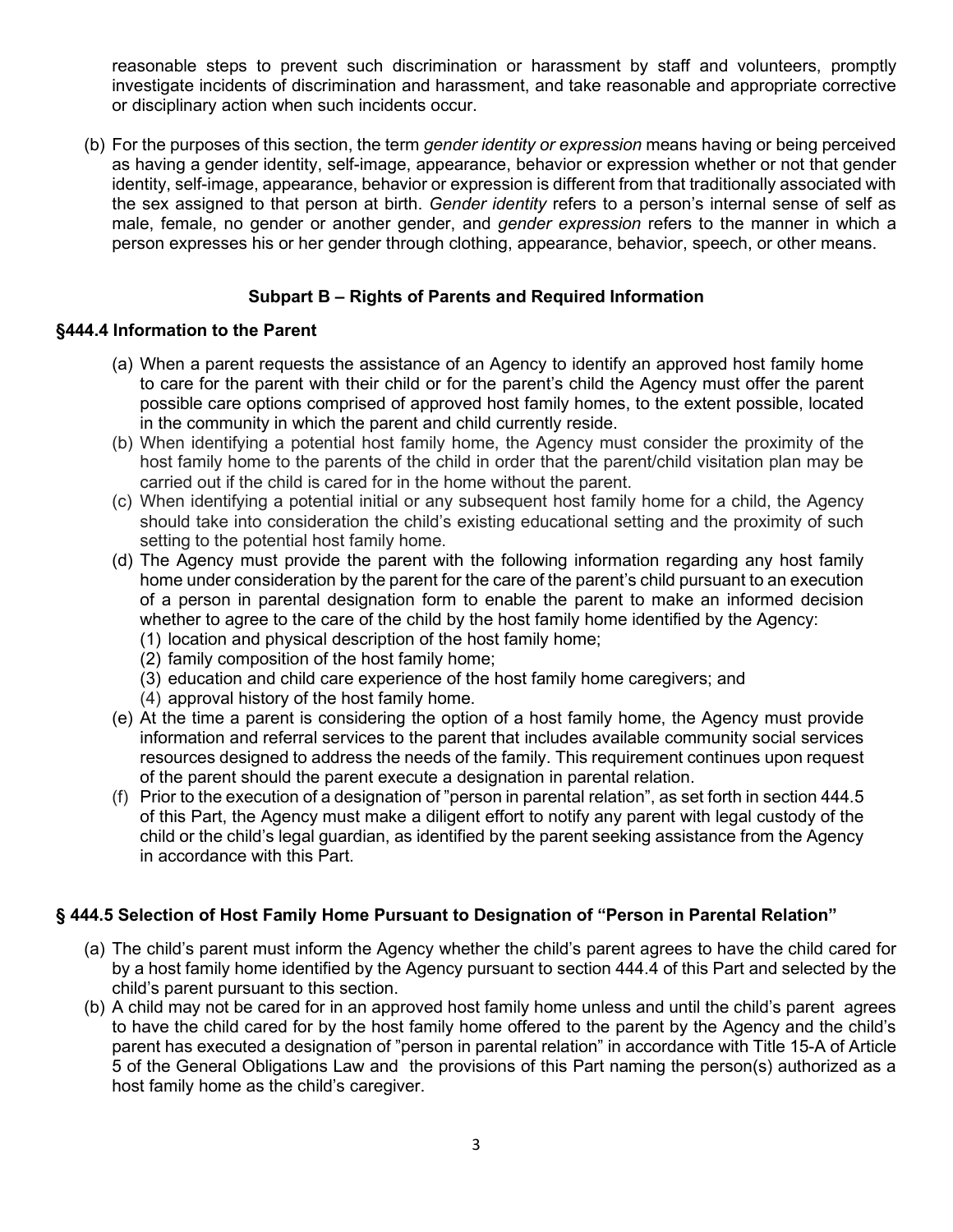- (c) A designation of "person in parental relation" may not be executed in accordance with this Part by a parent who is the subject of an open investigation of a report of suspected child abuse or maltreatment or of an open indicated case of child abuse or maltreatment.
- (d) The designation of "person in parental relation" must be read to the child's parent by the Agency in the preferred language of the child's parent, and the Agency must answer any questions raised by the child's parent regarding the designation of "person in parental relation".
- (e) The Agency must inform the child's parent in writing of the right to consult with an attorney, other than an attorney employed by or otherwise affiliated with the Agency, before execution of the designation of "person in parental relation".
- (f) The Agency must provide the parent with a list of available free or low-cost legal services for the parent and child.
- (g) The child's parent(s) and the agreed upon identified host family home must be provided with a copy of the executed designation of "person in parental relation".
- (h) The designation of "person in parental relation" must state the following subjects, terms and conditions:
	- (1) Initial term of care shall not exceed six (6) months, provided, however, that term of care pursuant to the designation of "person in parental relation" may be extended for additional six (6)-month periods upon the written consent of the child's parent and the host family home and execution of an additional designation of "person in parental relation",.
	- (2) Visitation and contact rights of the child and the child's parent and other relative(s) while the child is cared for in the host family home;
	- (3) Consents for medical care;
	- (4) Education of the child; and
	- (5) The right of the child's parent to terminate the designation of "person in parental relation" at any time and for the immediate return of the child to such parent.
- (i) The designation of "person in parental relation" does not impose upon the host family home a duty to financially support the child pursuant to section 413 of the Family Court Act. The designation of "person in parental relation" must specify the terms of any financial arrangements for the care of the child, as agreed upon by the child's parent and the host family home.
- (j) If the child to be cared for in a host family home is 14 years of age or older, the Agency must consult with such child regarding such initial care and any subsequent extensions.
- (k) The execution of a designation of "person in parental relation" shall not change any rights or obligation established by court order.

# **Subpart C Care and Rights of Children**

### **§444.6 Abuse and maltreatment of children**

- (a) Any abuse or maltreatment of children in a host family home is absolutely prohibited.
- (b) Whenever staff of an Agency have reasonable cause to suspect that a child cared for in a host family home is an abused or maltreated child, such staff must immediately make a report to the Statewide Central Register of Child Abuse and Maltreatment.
- (c) Any persons 18 years of age or older residing in a home with a child receiving host family home care who has responsibility for the child's care can be the subject of a report to the Statewide Central Register of Child Abuse or Maltreatment if the conduct of such person causes or contributes to the abuse or maltreatment of a child.

### **§ 444.7 Rights of Children**

Children cared for in a host family home must be afforded, at minimum, the following rights:

(a) Every child has the right to enjoy freedom of thought, conscience, cultural and ethnic practice, and religion.

- (b) Every child has the right to receive adequate and appropriate food, clothing, and housing.
- (c) Every child has the right to live in clean, safe surroundings.
- (d) Every child has the right to participate in an educational program in accordance with existing law.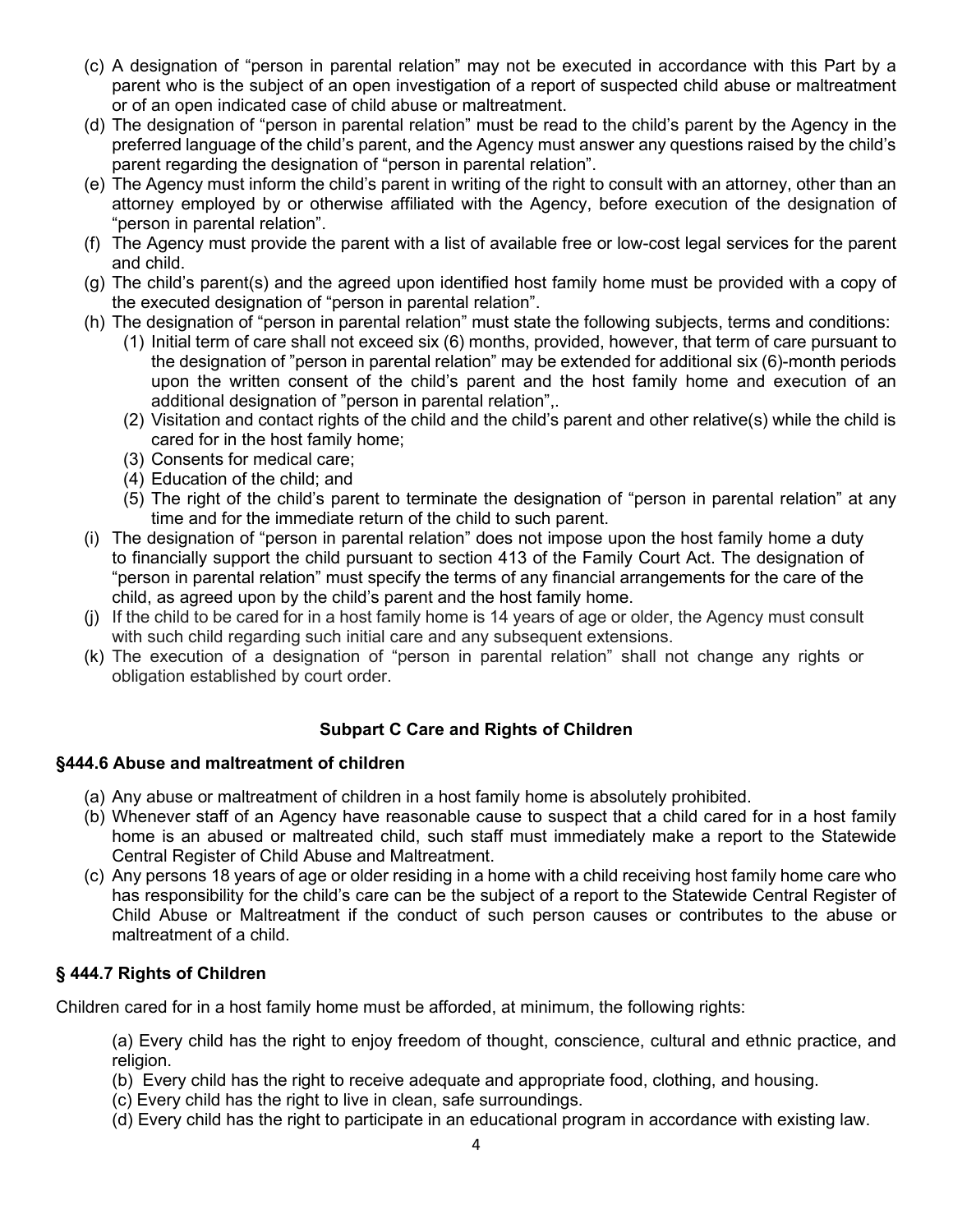(e) Every child has the right to communicate with others outside the host family home, including but not limited to a parent, physician, attorney, or therapist the child may have.

## (f) *Mail/Email*

- (1) A child cared for in a host family home has an unrestricted right to send or receive mail/email without prior censorship or prior reading.
- (2) Nothing contained in paragraphs (1) or (2) of this subdivision shall be construed to permit a child's use of mail/email for fraudulent, illegal, or illicit purposes.

## *(g) Telephone*

- (1) A child cared for in a host family home shall have the right to receive or refuse any and all calls made to the child during reasonable hours to be set by the host family home.
- (2) A child cared for in a host family home shall be allowed to call any person of the child's choosing; however, the time, duration, and cost of such calls may be restricted by the limits of the host family home.
- (3) Nothing in paragraphs (1) or (2) of this subdivision shall be construed or permit the child's use of the telephone for fraudulent, illegal, or illicit purposes.
- (4) Except at the child's request, host family home providers shall not listen in on a child's telephone conversation. An area that affords the child a reasonable degree of privacy shall be provided for the purpose of receiving and initiating calls, whenever physically possible to provide such an area.

## **§ 444.8 Discipline of Children**

- (a) Deprivation of meals, snacks, mail, or visits by the child's family, as methods of discipline are prohibited.
- (b) Room isolation, as a method of discipline, is prohibited.
- (c) Corporal punishment is prohibited.
- (d) Solitary confinement is prohibited.
- (e) Discipline shall be prescribed, administered, and supervised only by adults. Such responsibilities shall never be delegated to children.

# **Subpart D Administration of Host Family Home Program**

# **§444.9 Administration of the Host Family Home Program**

- (a) Each Agency must maintain information on availability of an array of community-based services that may be available to assist families in crisis, and such organization may provide such services.
- (b) Each Agency must maintain and keep current and available a manual or manuals that clearly state the policies of such Agency with respect to the program it operates.
- (c) Each Agency must provide training to host families to prepare them to care for a child and maintain a meaningful relationship with the child's parent. Training shall include, but not be limited to, the legal rights of parent and child, cultural sensitivity, implicit bias and how to provide trauma informed care.
- (d) The Agency must establish a procedure to review and evaluate the backgrounds of and information supplied by applicants for professional, paraprofessional, and volunteer positions with the Agency who have the potential for regular and substantial contact with children served by the Agency.
- (e) Such procedure must require that each applicant for a professional, paraprofessional or volunteer position submit a sworn statement indicating whether, to the best of the applicant's knowledge, the applicant has ever been convicted of a crime in New York or in any other jurisdiction.
- (f) Such procedure must require each applicant for an employment position with the Agency as authorized by section 378-a of the Social Services Law, to obtain criminal history background checks for prospective employees who will have the potential for substantial, unsupervised or unrestricted physical contact with children.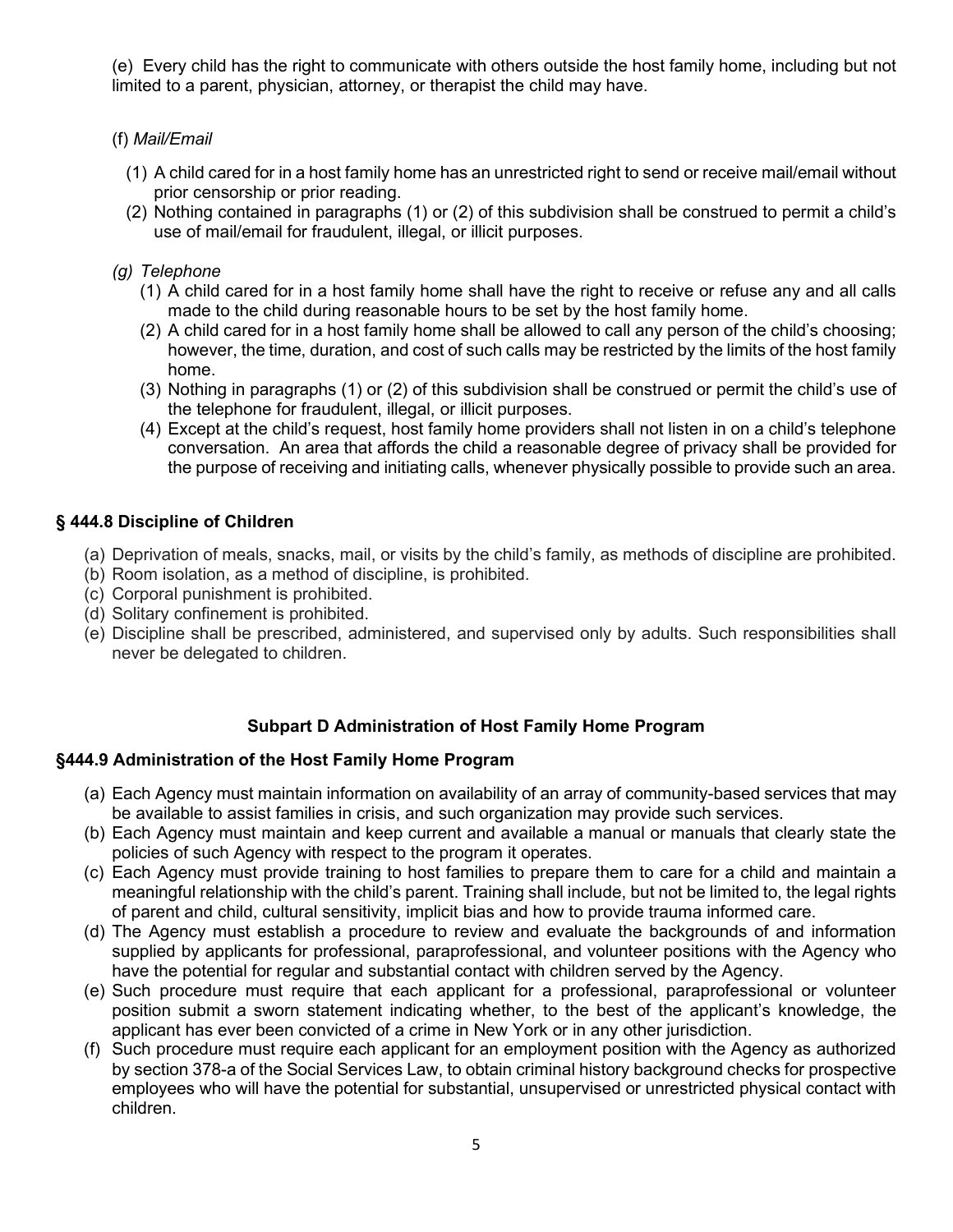(1) If an applicant has been convicted of a crime, the Agency must determine, in accordance with any guidelines or regulations issued by OCFS, whether to hire or use the person as an employee. (2) If the Agency determines that it will hire or use the person, the Agency must maintain a written record, as part of the application file for employment or other personnel record of such person, of the reason(s) why such person was determined to be appropriate and acceptable as an employee.

(g) Each Agency must apply for and maintain approval issued by OCFS, which among other things indicates compliance with all relevant laws, regulations and policies of OCFS.

# **§ 444.10 Oversight and Monitoring by OCFS**

- (a) OCFS shall oversee the host family home program as established by this Part.
- (b) OCFS shall require corrective action where appropriate by any Agency operating a host family home program.
- (c) OCFS is will take enforcement action for non-compliance with the provisions of this Part, including, but not limited to, revoking the approval for an Agency for violation of any of the provisions of this Part or the policies of OCFS for such programs. Host family home agencies shall provide OCFS with information, documents, and access to homes and programs, as requested, in the time and manner as requested by OCFS.

# **§ 444.11 Duties and Responsibilities of Host Family Home Agencies**

- (a) The Agency must have policies and procedures in place to adequately provide that parents who seek to place their children in a host family home on a temporary basis are making an informed decision, including that parents are informed that they have legal rights, are not acting as a result of coercion, and are not incapacitated. Such policies and procedures shall include, but not be limited to:
	- (1) Providing information to such parent as required pursuant to section 444.4 of this part
	- (2) Providing information to such parent on where such parent may obtain free or low-cost legal representation;

(3) Information on available preventive services or other services within the community that may assist the parent

(4) Verifying that the parent is not seeking to execute a designation of "person in parental relation" as a result of coercion;

(5) Inform them of their legal rights in executing a "person in parental relation" form, including but not limited to the parent's ability to revoke the form at any time during the authorization period;

(6) That the parent is informed that they maintain legal custody of their child; and

(7) That the parent is informed on how to contact their child while their child remains in a host family home.

- (b) Have policies and procedures that address the rights of children in host family homes. Including that certain rights may not be restricted or denied to children by the host family home, as described within this Part.
- (c) Seek to recruit volunteer individuals with the ability and motivation to care for children in need of a substitute caregiver.
- (d) The Agency must:
	- (1) Inform persons who express an interest in volunteering to be a host family home that each applicant and household member over the age of 18 must obtain his or her criminal history from the New York State Division of Criminal Justice Services and provide such history to the Agency prior to approval as a host family home;
	- (2) Inform persons who express an interest in volunteering to be a host family home that the Agency must inquire of OCFS whether any person who applies for approval to be a host family home is the subject of an indicated report of child abuse or maltreatment on file with the Statewide Central Register of Child Abuse and Maltreatment and inquire of the Justice Center for the Protection of People with Special Needs whether the applicant is listed on the register of substantiated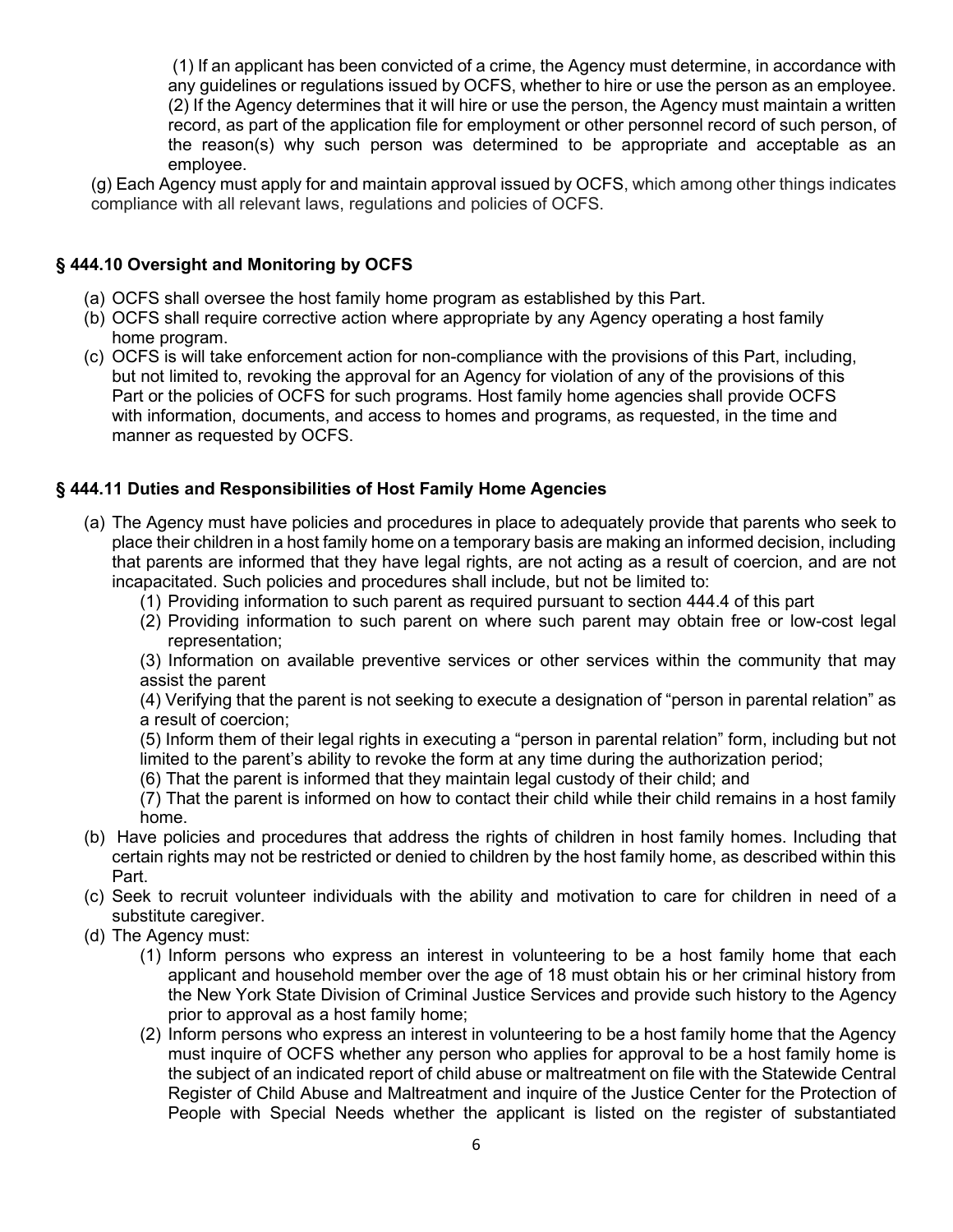Category One cases of abuse or neglect maintained by the Justice Center for the Protection of People with Special Needs;

- (3) Require applicants to complete the forms that are necessary for the Agency to inquire of OCFS whether the applicant is the subject of an indicated child abuse or maltreatment report on file with the Statewide Central Register of Child Abuse and Maltreatment and to inquire of the Justice Center for the Protection of People with Special Needs whether the applicant is listed on the register of substantiated Category One cases of abuse or neglect maintained by the Justice Center for the Protection of People with Special Needs;
- (4) Inquire of OCFS whether the applicant is the subject of an indicated report of child abuse or maltreatment on file with the Statewide Central Register of Child Abuse and Maltreatment and inquire of the Justice Center for the Protection of People with Special Needs whether the applicant is listed on the register of substantiated Category One cases of abuse or neglect maintained by the Justice Center for the Protection of People with Special Needs;
- (5) Determine, on the basis of the information it has available and in accordance with guidelines developed by OCFS, whether to approve the application if an applicant is the subject of an indicated report of child abuse or maltreatment on file with the Statewide Central Register of Child Abuse and Maltreatment and/or is listed on the register of substantiated Category One cases of abuse or neglect maintained by the Justice Center for the Protection of People with Special Needs. If the Agency determines that it will approve the applicant to care for a child, the Agency must maintain a written record, as part of the application and home study file of such applicant, of the reason(s) why the applicant was determined to be appropriate and acceptable to care for a child;
- (6) If the Agency denies the Host Family Home, the Agency must furnish the Host Family Home with a written statement setting forth its reason(s) for the denial.
- (7) Permit a joint application to be submitted by married individuals living in the same household;
- (8) Utilize the application form submitted by the applicant for approval as a host family home to elicit information including but not limited to the following:
	- (i) Age
	- (ii) Health
	- (iii) Physical functioning
	- (iv) Income
	- (v) Employment of applicants
	- (vi) Information regarding the physical home of the prospective host family home
	- (vii) Names of all other household members or anyone who will be sharing living accommodations with the child. This includes the names of all persons 18 years of age or older residing in the home whether living their full-time or intermittently.
- (9) Require that the applicant for approval as a host family home submit all of the following information:
	- (i) Names, addresses and telephone numbers of at least three personal references, other than relatives, who can attest to the applicant's character, habits, reputation and personal qualifications and which must be verified in accordance with this section
	- (ii) A sworn statement by the applicant indicating whether, to the best of the applicant's knowledge, the applicant or any other person over the age of 18 currently residing in the home has ever been convicted of a crime in New York State or any other jurisdiction. If an applicant discloses in the sworn statement that the applicant or any other person over the age of 18 currently residing in the home has been convicted of a crime, the Agency must determine whether to approve such applicant. If the Agency determines that it will approve the applicant to care for a child, the Agency must maintain a written record, as part of the application and home study file of such applicant, of the reason(s) why the applicant was determined to be appropriate and acceptable to care for a child.
	- (iii) A copy of the applicant's and adult household member's criminal history information received from the New York State Division of Criminal Justice Services

(10) Require a report of a physical examination conducted not more than one year preceding the date of the host family home application by physician, physician assistant, nurse practitioner or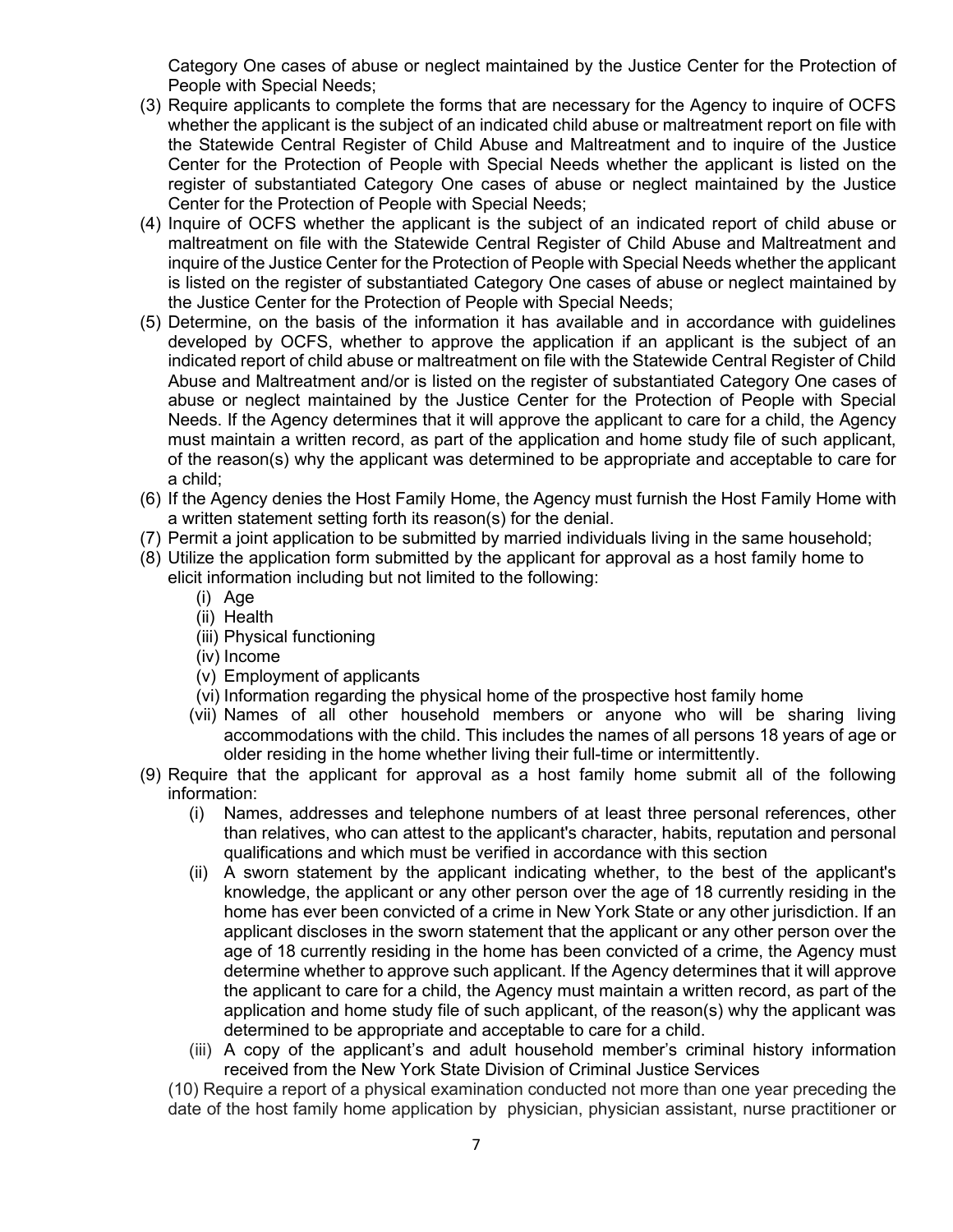other licensed and qualified health care professional, as appropriate, regarding the general health of the members of the applicant's home that indicates the absence of a communicable disease, infection or illness or any physical or mental condition that might affect the proper care of a child cared for in a host family home or the presence of any identified affliction does not pose a risk to the health or safety of a child cared for in a host family home.

- (11) Establish a procedure to review and evaluate the backgrounds of and information supplied by all applicants and household members 18 years of age or older so to determine their appropriateness for provision of host family home care and to so inform the applicant of the decision in writing.
- (12) Prior to the execution of a designation of "person in parental relation", as set forth in section 444.5 of this Part, notify any relatives identified by the parent seeking assistance from the Agency in accordance with this part, where such parent has requested that such relative of the child be notified.

# **§ 444.12 Conditions for Approval of the Host Family Home Agency**

- (a) An Agency may not operate a host family home program unless and until it receives the written approval of OCFS.
- (b) An authorized agency desiring to operate a host family home program must apply to OCFS for authorization in a manner as required by OCFS, including, but not limited to, the provisions of Part 482 of this Title.

# **§ 444.13 Duties and Responsibilities of Host Family Homes**

- (a) Approved host family home providers must execute an agreement with the Agency that approved the host family home stipulating that the host family home will:
	- (1) enable children cared for in the host family home to mingle freely and on equal footing with other children in the household and in the community, to be accepted as members of the household and to share in its pleasures and responsibilities;
	- (2) arrange for children of school age to attend school regularly, as required by the Education Law;
	- (3) never leave children under the age of 10 years alone without competent adult supervision, nor children above that age except as might reasonably be done by a prudent parent in the case of his or her own children;
	- (4) except as permitted by the Agency, never use a host family home to care for more than two infants under 2 years of age, including the host family home provider's own children, except in those cases where the host family home provider has demonstrated the capacity to do so and a sibling or halfsibling group would otherwise have to be separated;
	- (5) provide children with nutritious, wholesome, and prepared food, served at regular hours. Children cared for in the host family home must be permitted to eat meals in the same manner as other family members with due consideration to their age and special needs;
	- (6) keep the clothing of children cared for in the host family home in condition of repair and cleanliness;
	- (7) provide for each child cared for in the host family home with sufficient individual towels and toilet articles suitable for the child's age and gender and individual drawer and closet space;
	- (8) provide a suitable, well-lighted place for children of school age for home study;
	- (9) recognize and respect the religious wishes of the parent of the child cared for in the host family home, and endeavor to protect and preserve their religious faith, including making provision for the child to attend services conducted in the child's religious faith and to receive instruction in such faith, unless the parent expressly requests otherwise in writing;
	- (10) endeavor to cooperate with the Agency and inform such agency of any incident or event that affects or may affect the child's adjustment, health, safety, or well-being;
	- (11) provide a family atmosphere of acceptance, kindness and understanding, and endeavor to give each child the support, attention, and recognition that facilitates adjustment to the host family home and that promotes the child's normal development;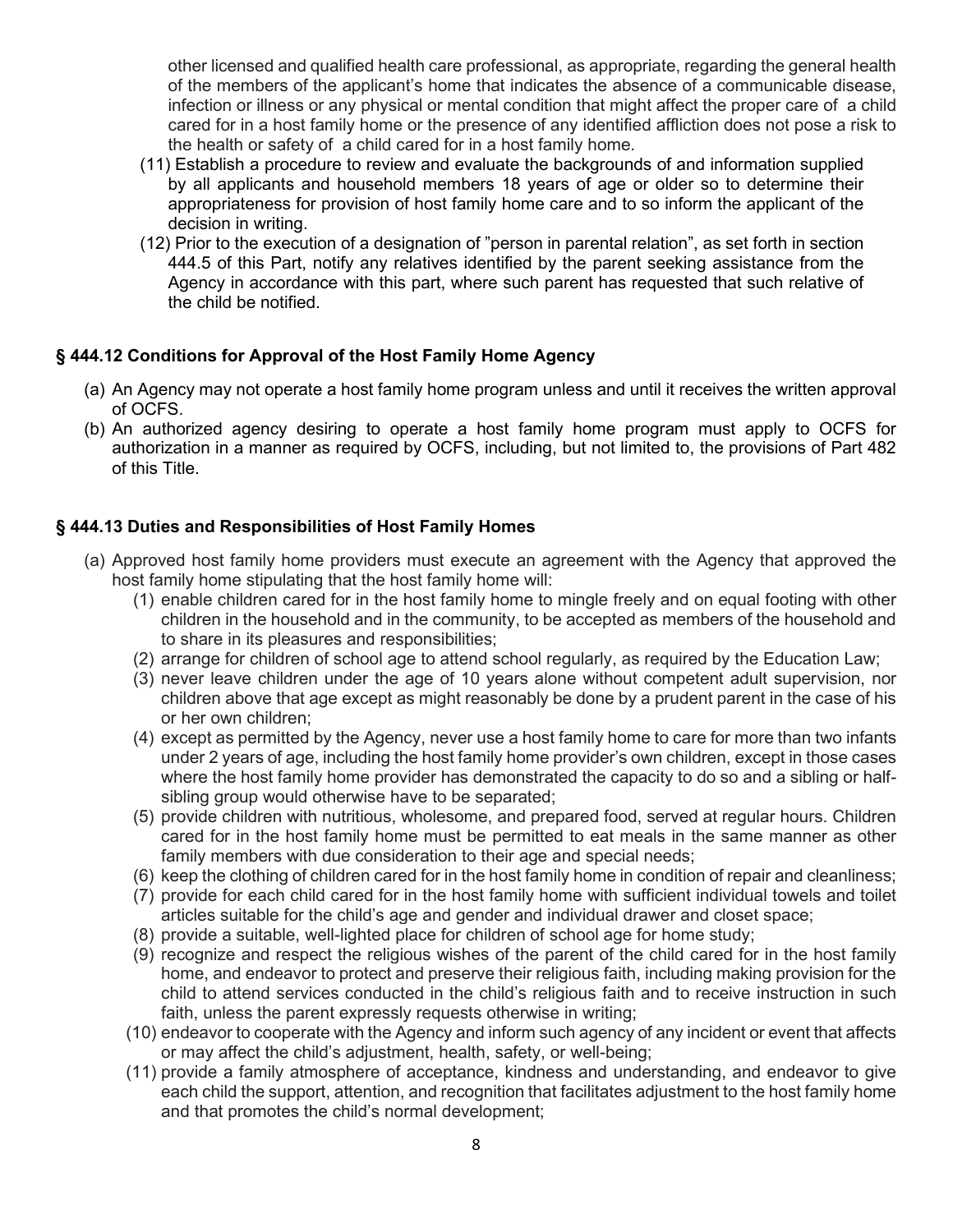- (12) permit an authorized representative of the Agency to enter the host family home to investigate complaint regarding care of such child;
- (13) inform the Agency of any changes in family composition, or number of persons residing in the home and any substantive changes in the physical home comprising the host family home;
- (14) cooperate with the parent/child's plan to see and/or talk with each other, as established by the child's parent and the host family home; and
- (15) cooperate with the Agency and the child's parent on the return of the child to the parent upon termination of the designation of "person in parental relation".

### **§444.14 Information Provided to Host Family Home and Decision to Accept a Child**

- (a) Before any child enters a host family home, the Agency must provide the host family home with appropriate knowledge and skills to provide for the needs of the child. Such training must be continued, as needed, after the child is being cared for in the host family home.
- (b) In order that the host family home make an informed decision to undertake the temporary care of a child, after the parent has identified a host family home the parent deem suitable, the Agency shall provide the host family home with the following information:
	- (1) estimated length of time child(ren) or family may need to be cared for in the host family home and the assumption and knowledge on which the estimate is based;
	- (2) overall health of children or adults to reside in the host family home including any ongoing condition that require treatment or ongoing services;
	- (3) the child's school and educational experiences;
	- (4) the relationship of the child and the child's parent; and
	- (5) plans for visitation of and by the child's family, including probable location of such visits if the parent is not residing within the host family home.
- (c) Following the receipt of the information set forth in subdivision (b) of this section, the host family home must inform the Agency whether the host family home is willing and able to accommodate the child or children for care in accordance with this Part.

# **§ 444.15 Home Study**

- (a) Prior to a host family home receiving a child for care, a home study must be completed, and the home must be approved as a host family home.
- (b) A home study and evaluation of the members of household must determine compliance with all of the following criteria for approval:

(1) *Age*. Each applicant must be over the age of 21.

(2) *Health*. Each member of the applicant's household must be in good physical and mental health and free from communicable diseases. However, physical handicaps or illness of applicants or members of their household must be a consideration only as they affect the ability to provide adequate care to a child receiving host family care or may affect an individual child's adjustment to the family. Applications must be evaluated on an individual basis with assistance of a medical consultant, when appropriate.

*(3) Employment.* Employment of an approved host family home caregiver outside the home must be permitted when there are suitable plans for the care and supervision of the child at all times, including after school and during the summer. Such plans must be made part of the host family home application record and must be received prior to approval by the Agency. Such plans must be updated annually and immediately upon substantial change in employment circumstances.

*(4) Character*. As set forth above, each applicant for approval must provide the Agency with the names of three persons who may be contacted for references. The Agency must seek signed statements from these persons attesting to the applicant's moral character, mature judgment, ability to manage financial resources, and capacity for developing a meaningful relationship with children, or utilize in-person interviews attesting to the same.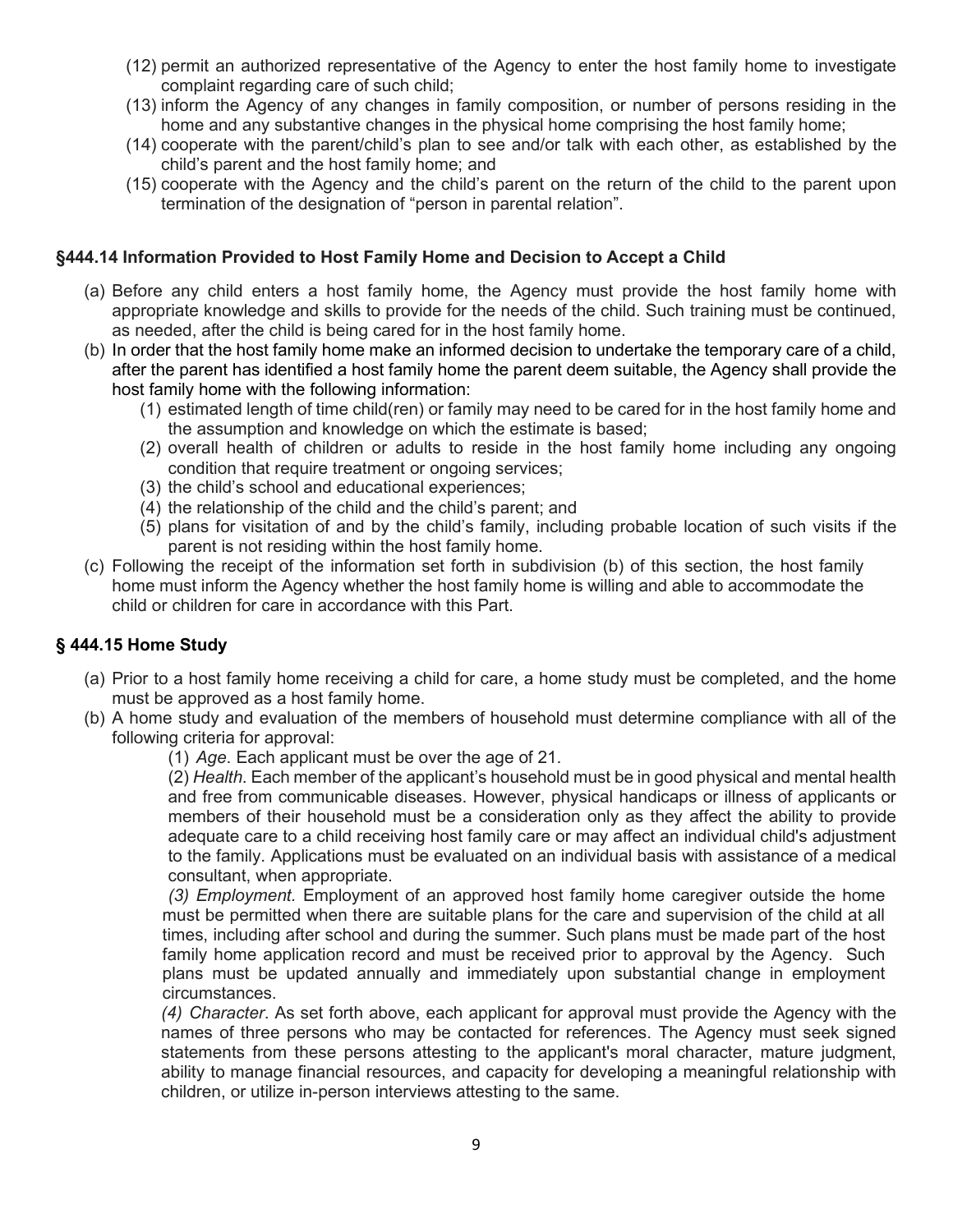*(5) Ability and motivation*. The Agency must explore each applicant's understanding of the role of a host family home and the applicant's ability, motivation, and psychological readiness to be a host family home. The Agency also must explore the understanding of the other members of the household about being a host family home and their concept of the role within the family of the child receiving host family care.

- (c) The Agency must orient applicants who have been accepted for a home study to:
	- (1) the social, family, and personal challenges that lead to the need for the care of a child in a host family home;
	- (2) the problems and reactions of children upon separation, and the function and responsibility of the host family home in relation to the child, the child's parents, and Agency staff;
	- (3) the nature of the relationship of Agency staff to the host family home and children, including definitions of the function and responsibilities of Agency staff assigned to the children receiving host family home care and their families;
	- (4) the rights and responsibilities of host family home volunteers, as set forth in this Part; and
	- (5) the rights and responsibilities of the child's parents, the host family home and the Agency regarding the designation of a "person in parental relation" in accordance with Title 15-A of Article 5 of the General Obligations Law, including, but not limited to, the right of a parent to terminate such designation at any time and the return of such child to the parent upon termination.
- (d) The Agency must develop a record for each applicant and each approved host family home that must include, but not necessarily be limited to:
	- (1) the application;
	- (2) medical report(s)
	- (3) summary of the home study;
	- (4) interviews with applicants;
	- (5) personal references;
	- (6) record listing the names of children cared for in the home with the dates of the children's entry into and movement from the home;
	- (7) summary of each evaluation of the host family home;
	- (8) physical description of the home, including allocation of space;
	- (9) copies of correspondence with the applicant and the host family home;
	- (10) reports from OCFS that notify the Agency whether the applicant for approval is the subject of an indicated report of child abuse or maltreatment on file with the Statewide Central Register of Child Abuse and Maltreatment, and information from the Justice Center for the Protection of People with Special Needs whether the applicant is listed on the register of substantiated Category One cases of abuse or neglect; and
	- (11) the response from the New York State Division of Criminal Justice Services regarding the criminal history of the applicant and any adult household member over the age of 18 residing in the home of the applicant.

#### **§444.16 Approval of Host Family Homes**

- (a) Host family homes must meet the following health and safety standards requirements:
	- (1) The host family home must be in good condition and present no hazard to the health and safety of children.
	- (2) The host family home must be in substantial compliance with all applicable state and local laws, ordinances, rules, and regulations.
	- (3) The physical space, construction and maintenance of the host family home and premises must be in good repair and kept in a sufficiently clean and sanitary condition so that the physical well-being as well as a reasonable degree of physical comfort is assured to the members of the host family home.
	- (4) Separate bedrooms are required for children of the opposite sex over 7 years of age, unless the children are siblings or half-siblings sharing the same bedroom and the alternative sleeping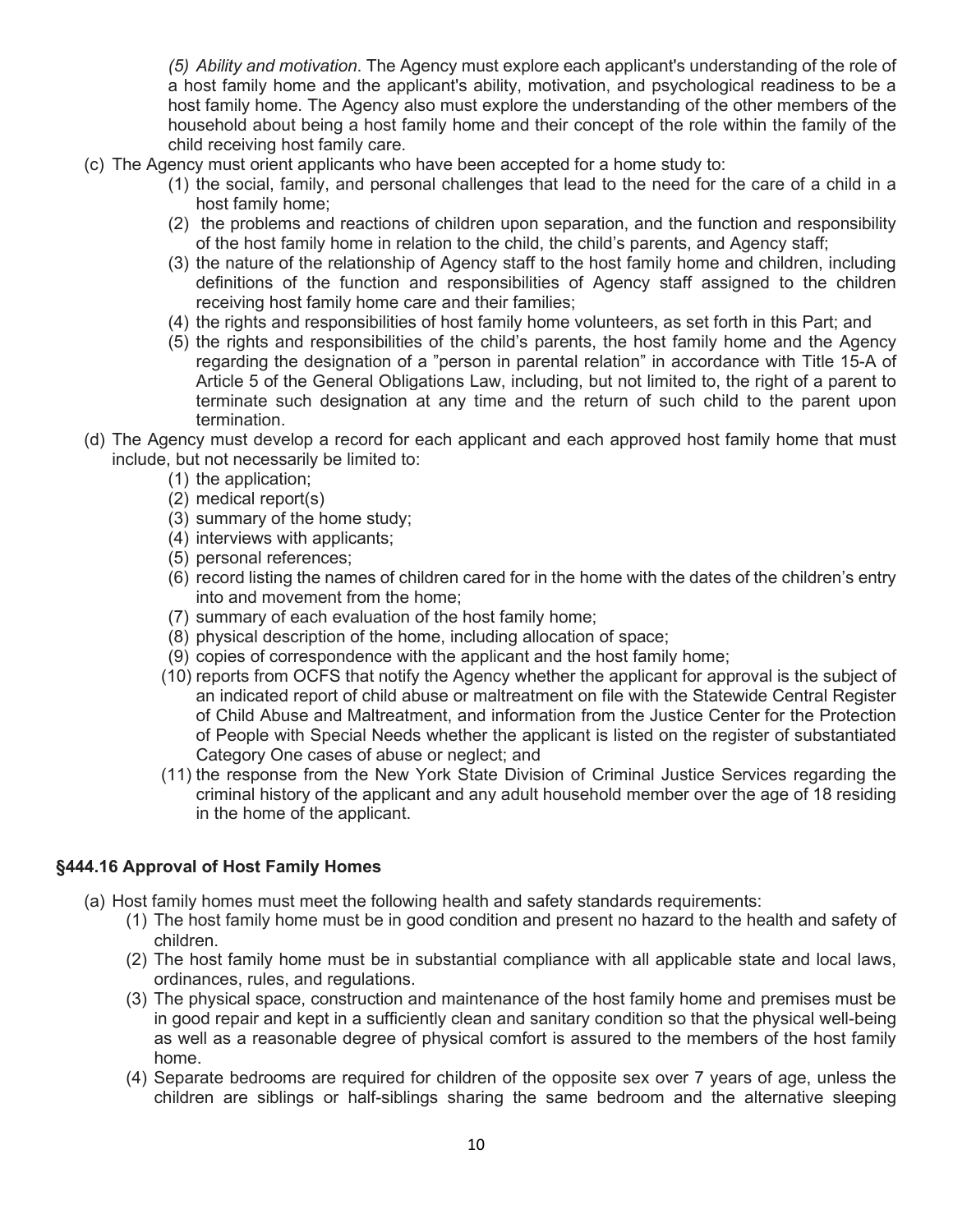arrangement is consistent with the health, safety, and welfare of each of the siblings or half-siblings and is necessary to keep the siblings or half-siblings together in the same host family home.

- (5) Not more than three persons may occupy any bedroom where children placed in the host family home sleep, unless the children are siblings or half-siblings and the occupancy is consistent with the health, safety, and welfare of each of the siblings or half-siblings and is necessary to keep the siblings or half-siblings placed together in the same host family home.
- (6) No bed may be located in any unfinished attic or basement.
- (7) No child above the age of 3 may sleep in the same room with an adult of the opposite sex unless it is their parent.
- (8) Each child must have sleeping space of sufficient size for the safety, comfort, and privacy of the child. Each child must have a separate bed or crib of sufficient size and cleanliness for the comfort and well-being of the child with waterproof covering, if needed, and suitable bedding adequate to the season. Bunk beds may be used.
- (9) There must be an adequate and safe supply of water for drinking and household use. Water from wells, springs, or other private sources must be protected against contamination. There must be provision for hot water for washing and bathing.
- (10) The dwelling must have window barriers, including window screens, guards, and/or stoppers above the first floor of the host family home.
- (11) Heating apparatus must be safe and adequate to provide for the reasonable comfort of children in the host family home.
- (12) Adequate bathing, toilet, and lavatory facilities must be provided and kept in sanitary condition.
- (13) The host family home must be free from fire hazards and equipped with at least one smoke detector and carbon monoxide detector.
- (14) No approved host family home my rent rooms to lodgers or boarders or conduct any business on the premises that might adversely affect the welfare of children, unless permitted by the Agency that approved the host family home.
- (15) All firearms, rifles, and shotguns, as defined in section 265.00 of the Penal Law, must be securely stored and must be maintained in compliance with applicable state and local standards regarding the licensing, storage, and maintenance of such weapons.

### **§ 444.17 Supervision of Host Family Homes**

- (a) Supervision of children cared for in the host family home by the Agency must be maintained through the provision of contacts and conferences as set forth in this section.
- (b) The Agency must conduct contacts with the child and the host family home and conferences with the host family home as follows:
	- (1) There must be an initial contact with a child(ren) in the host family home within 48 hours of the child(ren) entering the host family home. The initial contact within 48 hours must take place in the host family home. The focus of the initial contact with the child must include the safety of the child and determining the child's reaction to separation from the child's parent(s) and the child's adjustment to care in the host family home.
	- (2) Thereafter, the Agency must have contacts with the child and host family home at least every 30 days, and more frequently as necessary, as long as the child remains in the host family home under the designation of "person in parental relation" between the child's parent or parents and the host family home. At least two of the monthly contacts every 90 days must be at the child's host family home. The child should be spoken to by the Agency separate and apart from the host family home provider.
	- (3) The Agency must arrange for conferences with the host family home regarding acute problems, emergencies, or crisis situations whenever necessary.

### **§ 444.18 Revocation of Approval of Host Family Homes**